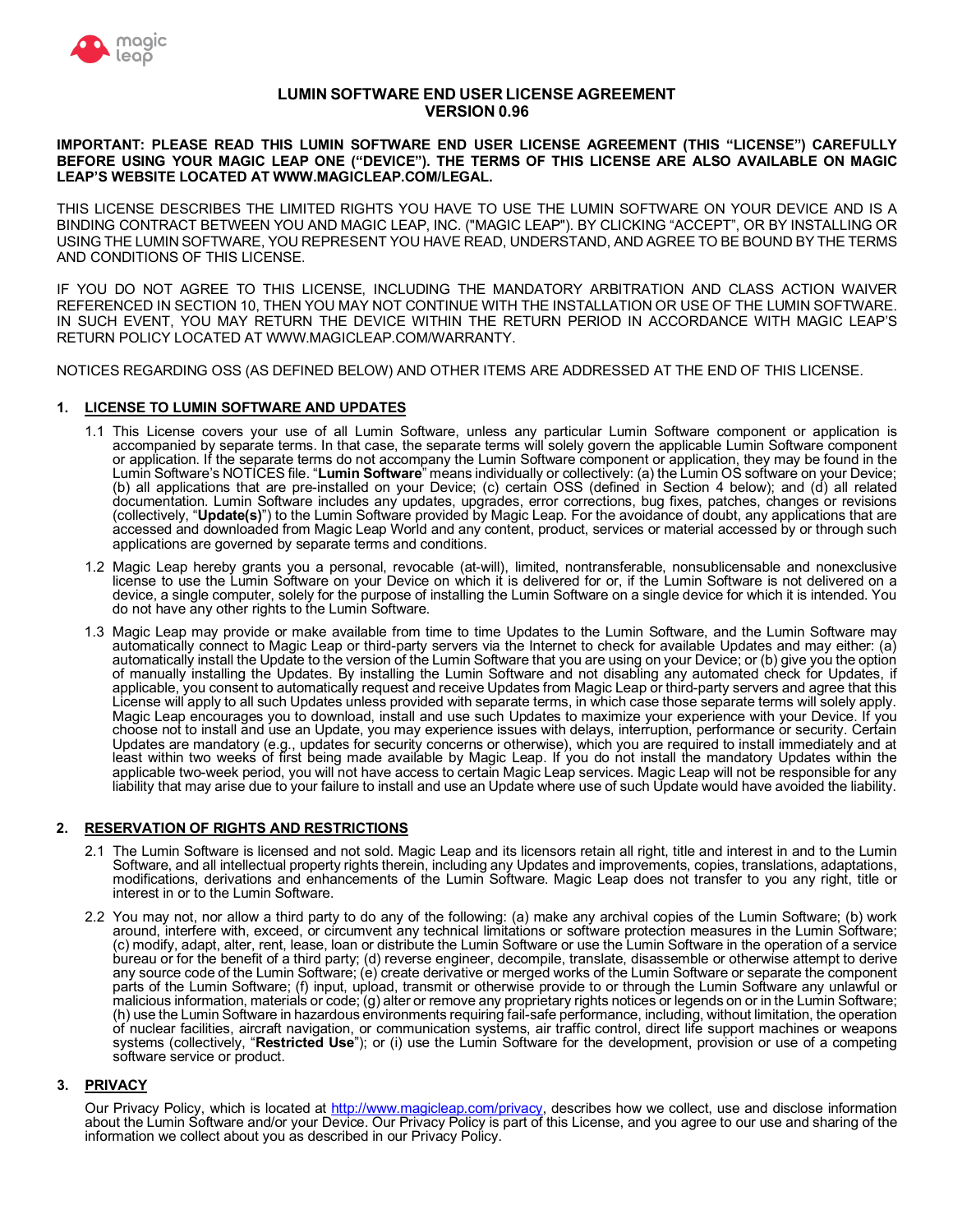

## **4. SERVICES AND THIRD-PARTY MATERIALS**

- 4.1 You acknowledge and agree that your use of Magic Leap cloud storage services that may be accessible through the Lumin Software is subject to the latest version of Magic Leap's Cloud Storage Agreement, which you may access and review at <http://www.magicleap.com/legal>.
- 4.2 The Lumin Software may contain third-party materials that are subject to separate terms and conditions. With regards to thirdparty materials that are not OSS (as defined herein), those separate terms, and not this License, will solely govern such third-<br>party materials. "OSS" means software and materials distributed by its licensor under a licen software," "open source software" or under similar licensing or distribution terms. Accordingly, OSS licenses include, but are not limited to, the MIT open source license, the BSD open source license, the Apache Software License, the General Public License, the Lesser General Public License and the Eclipse Public License.
- 4.3 Portions of the Lumin Software contain or are derived from third-party OSS software and materials. OSS received by Magic Leap under an OSS license which permits sublicensing under this License are sublicensed to you by Magic Leap under the terms and conditions of this License. OSS received by Magic Leap under an OSS license which does not permit sublicensing under this License are directly licensed to you from the OSS's licensor. Derivative works created by Magic Leap of OSS received by Magic Leap under an OSS license which does permit licensing of such derivative works under this License are licensed to you by Magic Leap under the terms and conditions of this License. Derivative works created by Magic Leap of OSS received by Magic Leap under an OSS license which does not permit licensing of such derivative works under this License are licensed to you by Magic Leap as required by the terms of the OSS license (e.g., to you by Magic Leap under the same OSS license).
- 4.4 To the extent permitted by any third-party materials, or any OSS license, Magic Leap provides that third-party material, OSS, and/or derivative work to you "as is," without warranty of any kind, express or implied, including, but not limited to, the warranties of merchantability, fitness for a particular purpose, and noninfringement. In no event shall Magic Leap be liable for any claim, damages or other liability, whether in an action of contract, tort, or otherwise, arising from, out of, or in connection, with that thirdparty material, OSS, and/or derivative work, or the use or other dealings in that third-party material, OSS, and/or derivative work.

## **5. TERMINATION**

This License is effective on the date you first install or use the Lumin Software and continues unless and until terminated by Magic Leap at its sole discretion. Without prejudice to any other Magic Leap rights, this License terminates automatically without notice if you fail to comply with your obligations under this License. Upon termination of this License: (a) your License to use the Lumin Software terminates; (b) you must immediately stop use of the Lumin Software; (c) you must return, destroy or delete, as may be directed by Magic Leap, all copies of the Lumin Software from your Device. These remedies are cumulative and in addition to any other remedies available to Magic Leap and (d) the following provisions will also continue to apply: Third Party Materials, Termination, Disclaimers of Warranty, Limitation of Liability, U.S. Government End Users, Export Restrictions, Governing Law and Arbitration, and General.

## **6. DISCLAIMER OF WARRANTY**

TO THE MAXIMUM EXTENT PERMITTED BY APPLICABLE LAW, MAGIC LEAP PROVIDES THE LUMIN SOFTWARE ON AN "AS IS" AND "AS AVAILABLE" BASIS WITH ALL FAULTS AND WITHOUT ANY REPRESENTATIONS OR WARRANTIES OF ANY KIND. MAGIC LEAP AND ITS LICENSORS EXPRESSLY DISCLAIM ALL WARRANTIES, WHETHER WRITTEN, EXPRESS, IMPLIED, STATUTORY OR OTHERWISE, INCLUDING WITHOUT LIMITATION, IMPLIED WARRANTIES OF IMPLIED, STATUTORY OR OTHERWISE, INCLUDING WITHOUT LIMITATION, IMPLIED WARRANTIES OF<br>MERCHANTABILITY,NON-INFRINGEMENT AND FITNESS FOR PARTICULAR PURPOSE OR ARISING FROM COURSE OF PERFORMANCE, COURSE OF DEALING OR USAGE OF TRADE. ORAL OR WRITTEN INFORMATION OR ADVICE GIVEN BY MAGIC LEAP, ITS LICENSORS, SUPPLIERS, DISTRIBUTORS, AGENTS OR EMPLOYEES WILL NOT INCREASE THE SCOPE OF THIS WARRANTY. MAGIC LEAP DOES NOT WARRANT THAT THE LUMIN SOFTWARE WILL MEET YOUR REQUIREMENTS, WILL ACHIEVE PARTICULAR RESULTS OR WILL OPERATE ERROR FREE. THE FEATURES AND FUNCTIONALITY OF THE LUMIN SOFTWARE MAY CHANGE AT ANY TIME, AND MAGIC LEAP DISCLAIMS ANY RESPONSIBILITY FOR SUCH CHANGES. THE LUMIN SOFTWARE IS NOT DESIGNED FOR RESTRICTED USE (AS DEFINED IN SECTION 2.2 ABOVE) AND MAGIC LEAP MAKES NO WARRANTIES FOR SUCH USE.

SOME JURISDICTIONS DO NOT ALLOW THE EXCLUSION OF CERTAIN WARRANTIES, REPRESENTATIONS OR CONDITIONS, THE LIMITATION OR EXCLUSION OF IMPLIED WARRANTIES, LIMITATIONS ON HOW LONG AN IMPLIED WARRANTY MAY LAST OR EXCLUSIONS OR LIMITATIONS FOR CONSEQUENTIAL OR INCIDENTAL DAMAGES, SO SOME OF THE ABOVE LIMITATIONS MAY NOT APPLY IN FULL TO YOU, AND MAGIC LEAP'S LIABILITY SHALL BE LIMITED TO THE EXTENT SUCH LIMITATIONS ARE PERMITTED BY LAW.

## **7. LIMITATION OF LIABILITY**

TO THE MAXIMUM EXTENT PERMITTED UNDER APPLICABLE LAW, IN NO EVENT WILL (A) MAGIC LEAP OR OUR LICENSORS BE LIABLE TO YOU OR ANY THIRD PARTY FOR ANY LOSS OF PROFITS, LOSS OF USE, LOSS OF REVENUE, LOSS OF GOODWILL, LOSS OR CORRUPTION OF DATA, BUSINESS INTERRUPTION OR SYSTEM FAILURE OR MALFUNCTION, OR FOR ANY INDIRECT, SPECIAL, INCIDENTAL, EXEMPLARY, PUNITIVE OR CONSEQUENTIAL DAMAGES OF ANY KIND ARISING OUT OF OR IN CONNECTION WITH THIS LICENSE OR THE LUMIN SOFTWARE, REGARDLESS OF THE FORM OF ACTION, WHETHER IN CONTRACT, TORT (INCLUDING NEGLIGENCE), STRICT LIABILITY OR OTHERWISE, EVEN IF MAGIC LEAP HAS BEEN ADVISED OR IS OTHERWISE AWARE OF THE POSSIBILITY OF SUCH DAMAGES; OR (B) MAGIC LEAP'S TOTAL LIABILITY ARISING OUT OF OR RELATED TO THIS LICENSE EXCEED THE GREATER; OF (i) THE TOTAL AMOUNT PAID BY YOU TO MAGIC LEAP FOR THE DEVICE (IF ANY); OR (ii) ONE HUNDRED DOLLARS (\$100). MULTIPLE CLAIMS WILL NOT EXPAND THIS LIMITATION. THE FOREGOING LIMITATIONS, EXCLUSIONS, AND DISCLAIMERS WILL APPLY TO THE MAXIMUM EXTENT PERMITTED BY APPLICABLE LAW, EVEN IF ANY REMEDY FAILS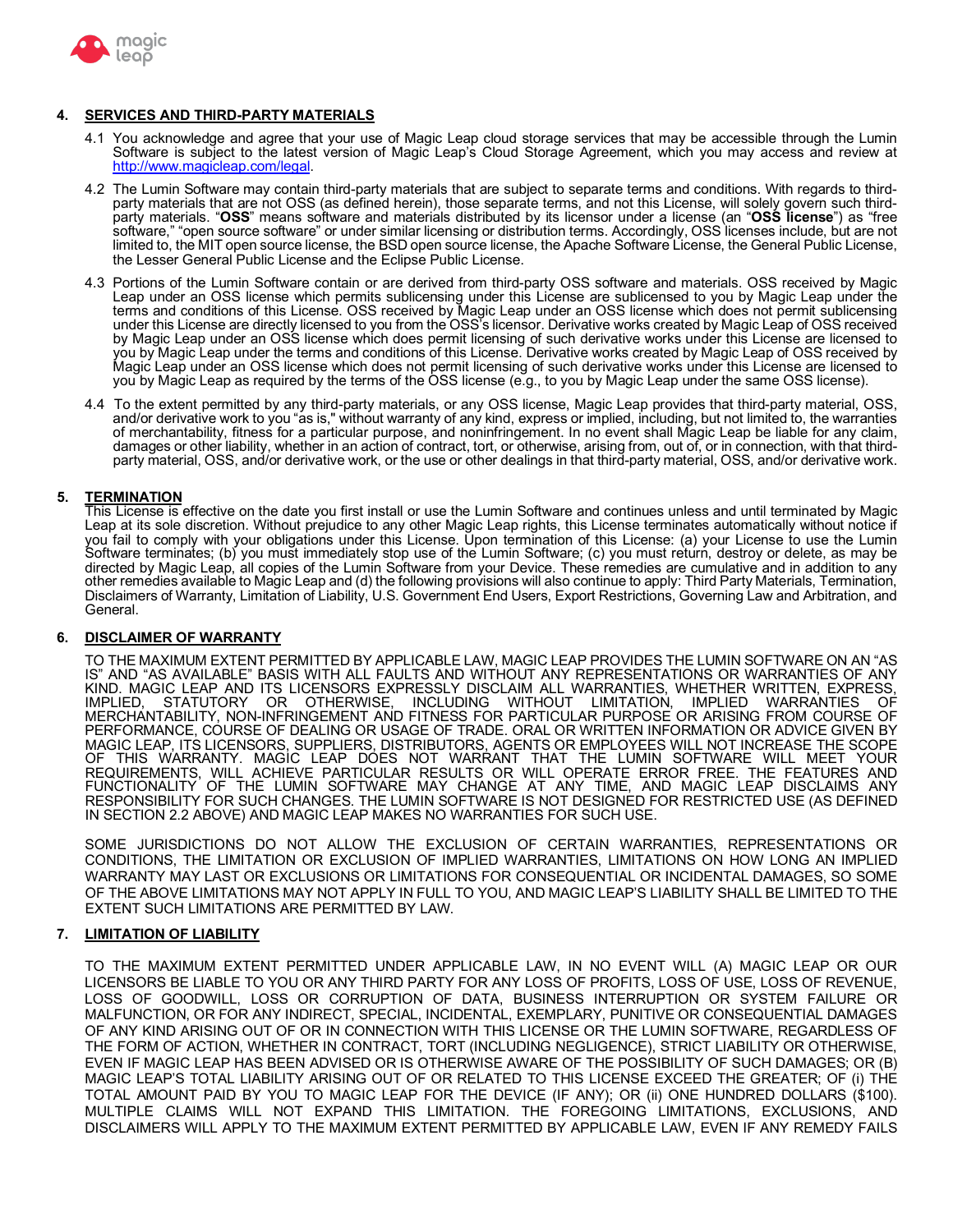

#### ITS ESSENTIAL PURPOSE.

 THE FOREGOING LIMITATIONS OF LIABILITY APPLY TO THE FULLEST EXTENT ALLOWED BY LAW. THE LIMITATIONS OF DAMAGES SET FORTH ABOVE ARE FUNDAMENTAL ELEMENTS OF THE BASIS OF THE BARGAIN BETWEEN MAGIC LEAP AND YOU. THE FOREGOING CAP ON LIABILITY WILL NOT APPLY TO LIABILITY OF MAGIC LEAP FOR (A) DEATH OR PERSONAL INJURY CAUSED BY MAGIC LEAP'S GROSS NEGLIGENCE IN CONNECTION WITH THE LUMIN SOFTWARE; OR (B) ANY DAMAGES CAUSED BY MAGIC LEAP'S FRAUD OR FRAUDULENT MISREPRESENTATION, INTENTIONAL MISCONDUCT OR GROSS NEGLIGENCE.

#### **8. U.S. GOVERNMENT END USERS**

 Lumin Software acquired by the U.S. Government is classified as "Commercial Computer Software" and is provided with Restricted Rights as that term is defined in FAR 52.227-19 and DFARS 227-7202. This License governs the U.S. Government's use and disclosure of the Lumin Software, and supersedes any conflicting terms or conditions, except to the extent that any term or condition is inconsistent with U.S. Federal law. If the U.S. Government requires any rights that are not conveyed under this License, those rights will be separately negotiated and will be set forth in a separate written license or in a written addendum to this License.

## **9. EXPORT RESTRICTIONS**

 You will comply with all U.S. or other applicable export control laws regarding the export of items, software or technology including ensuring that: (a) no equipment, technical data, or Lumin Software is exported or re-exported to any country, person or entity in violation of any U.S. or other applicable export controls or sanctions; and/or (b) that anything received from Magic Leap is not used or re-exported for a prohibited use under U.S. or other applicable export control laws. Further, you represent and warrant that you are (y) not located in a country that is subject to U.S. Government sanctions or has been designated by the U.S. Government as a "terrorist supporting" country and (z) have not been identified as a sanctioned party by the U.S. Office of Foreign Assets Control or any other applicable sanctions or denied persons lists by any other applicable government agency. You will not use the Lumin Software if any applicable laws in your country prohibit you from doing so in accordance with these terms.

#### **10. GOVERNING LAW AND ARBITRATION**

 This License will be governed by and construed in accordance with the laws of the State of California without resort to its conflict of law provisions. If there is any dispute under this License or otherwise relating to your use of the Lumin Software, you expressly agree that all such disputes will be solely governed by the venue and Agreement to Arbitrate and Waiver of Class Action provisions in the Account Terms and Conditions, which are located at<http://www.magicleap.com/account-terms> (the "**Account Terms**"). Please read the Agreement to Arbitrate and Waiver of Class Action carefully and understand your rights. The United Nations Convention on Contracts for the International Sale of Goods will not apply to this License.

## **11. GENERAL**

 If any provision of the License is determined to be illegal, invalid or unenforceable, the validity of the remaining provisions will not be affected and will be enforced to the fullest extent of applicable law. This License, together with the Account Terms, contain the entire agreement between you and Magic Leap regarding your use of the Lumin Software and supersedes any prior representation or agreement, oral or written. If there is any conflict between the terms of this License and the Account Terms concerning the Lumin Software, the terms of this License will prevail. The failure of either party to enforce at any time any provision of this License may not be construed to be a continuing waiver of those provisions or any other provision. The provisions of this License that by their nature should continue in force beyond termination of this License will remain in force. You will not delegate, transfer or assign, by operation of law or otherwise, this License, or your rights or obligations under it without Magic Leap's prior written consent, and any attempt to do so is void. This License binds any permitted successors or assigns and you must present this License to any permitted assignee.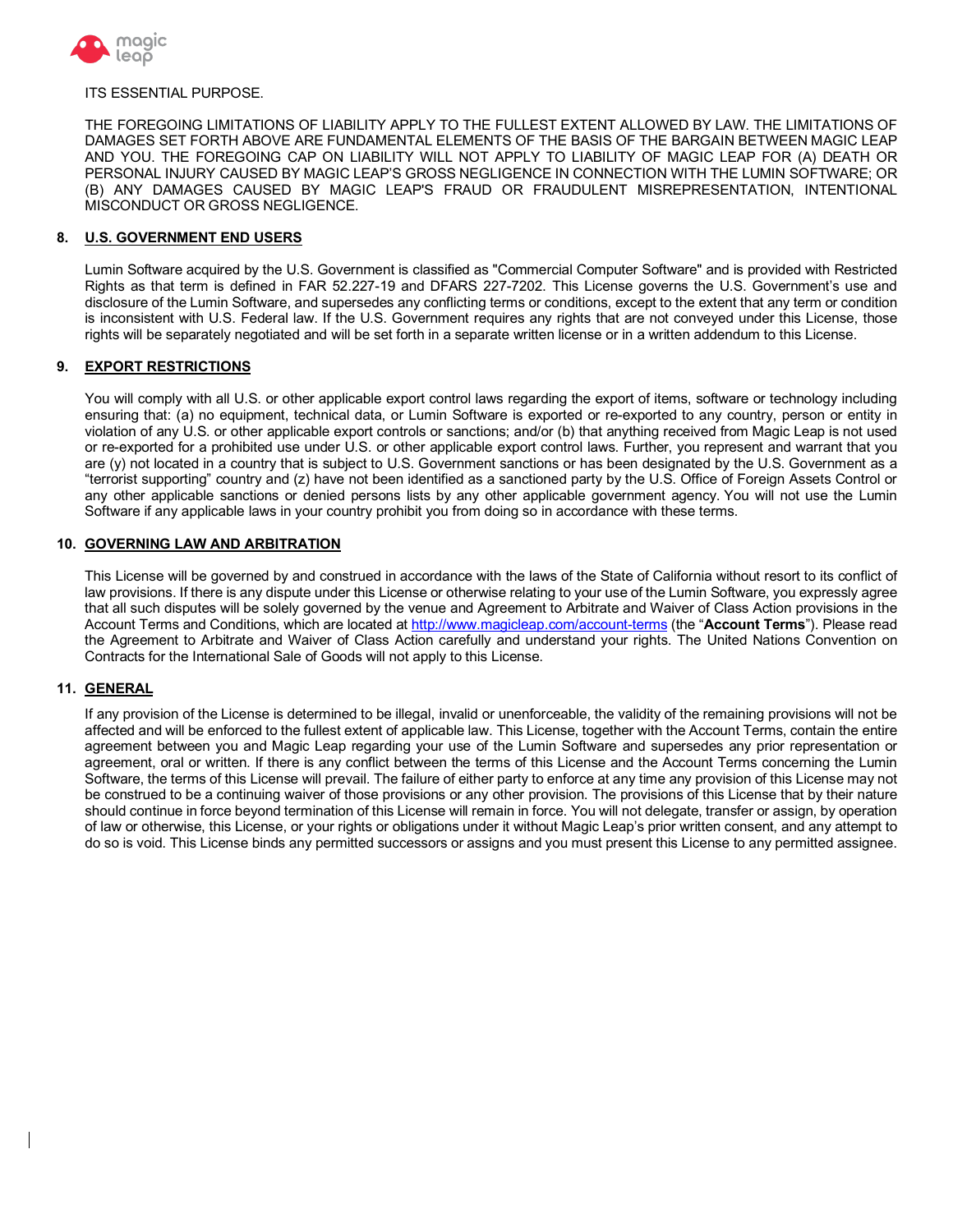

# **NOTICES SUMMARY**

 The list below is the table of contents for the notices file. The full notices files is available at<https://www.magicleap.com/legal/oss-notices>. This listing provides notice and guidance regarding the indicated items and should not be construed as an admission that the listed component appears in the distribution or in the manner indicated. For example, the listing may include various dependencies applicable only to development, testing, and evaluation, which may not be included in the distribution and, indeed, may have been deprecated in favor of alternatives. Similarly, fulfilling a license's compliance requirements for a particular form of distribution is not an admission that the software is in fact distributed in that form. For example, some dependencies may be dual-licensed and may permit redistribution under different licenses. Distributions and packaging vary and not all third party components are relied upon in the same manner or degree. The presence of a dependency under a given header below is merely for organizational purposes and is not necessarily indicative of the relevant, or elected, license. Where dependency authors provided incomplete or inconsistent documentation, inferences have been made with the intention of giving effect to the dependency author's desired intent. Note that some compliance documentation may be found in the software itself.

 Where third party licenses require that an offer to provide relevant source code be made, in accordance with the terms of the third party license, please contact Magic Leap if you wish to receive such a copy.

#### MIT / BSD AND VARIANT LICENSED THIRD PARTY CODE

 asio 1.12.0 OpenCV3 with Line Detector Contrib Chromium v69 Chromium Embedded Framework v3497 Android - platform - external - chromium\_org - third\_party - libvpx Chromium (Google Chrome) modprismiq - UIDev Brian Gladman AES Enzien Heavy tinyalsa LibPoco Clipper Library iOS-Speech-To-Text toybox cellofellow/gopkg Pintools - reader-writer-lock\_futex.hpp lz4-clib writable\_queue GDCM Waitable Queue EASTL grpc chrome-devtools-frontend gflags google-perftools opus codec v8 cef3 chromiumembedded Assimp libxslt libopus v1.2.1 webRTC mrpt **CMSIS** nanopb\_helpers **HeavvAudioTools** g2o libpng libxm<sup>12</sup> Romo-SDK opencl-headers JSMN @ilg/segger-rtt tinyobjloader libini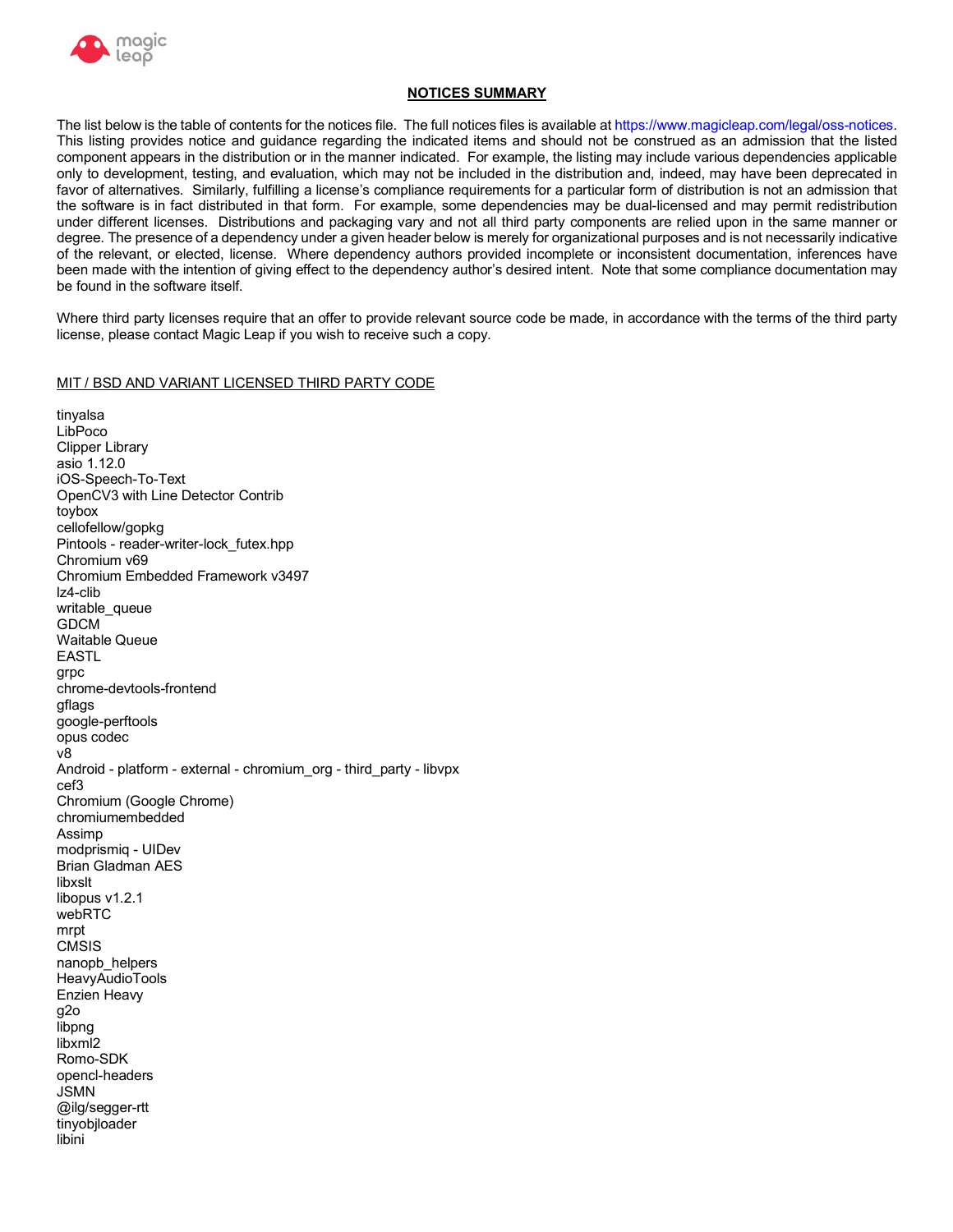

 DarkReader 3.5.4 Guideline Support Library (GSL) JSON for Modern CPP libsrp v2.1.2 openSSL v1.1.0f OpenFabrics Enterprise Distribution - OFED VP8/VP9 Codec SDK lib/fs and Ext2 directory of LK embedded kernel Android - platform - abi - cpp Android - platform - external - ipsec-tools Android - platform - external - jsoncpp Android - platform - external - libcxx Android - platform - external - libcxxabi Android - platform - external - libogg Android - platform - external - libopus Android - platform - external - libunwind Android - platform - external - libvorbis Android - platform - external - libxml2 Android - platform - external - llvm Android - platform - external - mesa3d Android - platform - external - opencv docopt skia libjpeg-turbo fmt 4.1.0 Redis 4.0.9 pycrc glm jansson libxslt libv8 phonelib SqlLite CPP **GSL** nghttp2 brotli UnityGLTF libguarded 1.1.0 BoringSSL OpenCV-Android yaml-cpp minizip tinyxml nanopb zlib-asm mingw-and-ndk lk trusty-lk-common trusty-lib trusty-lk-trusty lk\_umia jedisct1/boringssl cURL curlyfile libcap2 libpcap0.8-dev libvulkan1 alcatel kfreebsd-10 ramenlibs eliben/llvm llvm-toolchain-snapshot wpa\_supplicant arm-trusted-firmware icu-data Android - platform - external - ceres-solver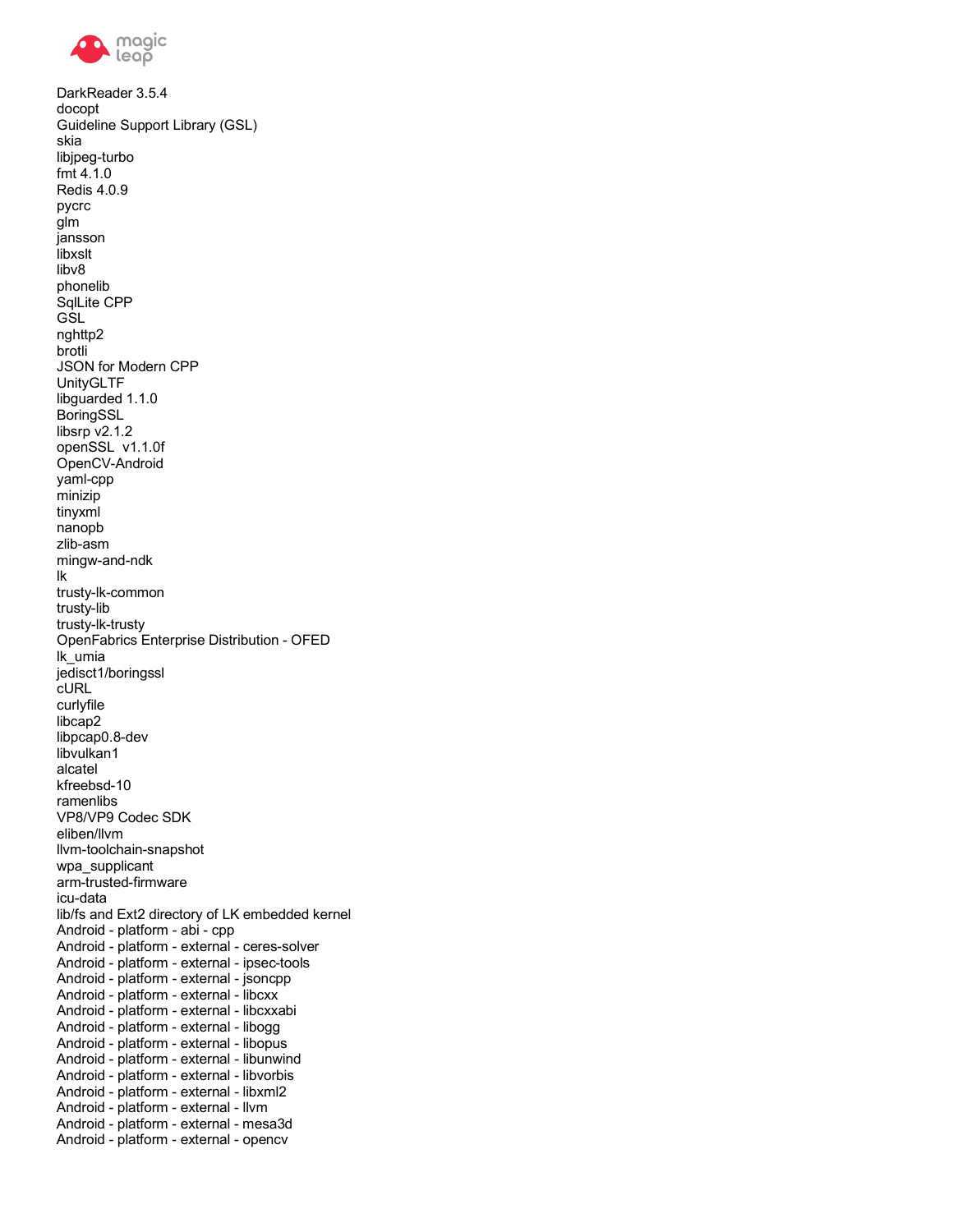

 Android - platform - external - pdfium Android - platform - external - ppp Android - platform - external - scrypt Android - platform - external - skia Android - platform - external - webp Android - platform - external - zlib Android - platform - frameworks - compile - mclinker Android - platform - external - libvpx reSIProcate 1.4.1 ARM Compute Library Detectizr 2.2.0 Modernizr 2.8.3 Xtensa configuration description libraries xor128 project Raknet 4.081 mongoose http server 12/07/2018 master Android - platform - external - wpa\_supplicant\_8 libjogl2-java **SQLiteCpp** OpenMax IL libsoldout webp CAPKit-3rdparty-libs nanoflann 1.3.0 lmdb 0.9.22 libdeflate Math Libraries Info-Zip utility nelder-mead project libuv v1.23.2 libwebvtt

#### APACHE 2 LICENSED THIRD PARTY CODE

 Dynamic Android Sensor HAL (DASH) Android - platform - frameworks - native Google Resonance Audio - FMOD SDK Google Resonance Audio - Unity SDK Google Resonance Audio - WWise SDK Android - platform - frameworks - base Android - platform - prebuilts - misc Android - platform - ndk Apache ORC Android - platform - bootable - recovery Android - platform - sdk Android - device - generic - goldfish XDELTA3 - May 2017 mbed TLS mDNSResponder Abseil libndash flatbuffers 1.8.0 Draco SADIE HRTF data google-input-tools google-protobuf CTPL Android platform\_bionic trusty-app-gatekeeper trusty-app-keymaster philz\_touch\_cwm6 platform\_libcore CockroachDB xdelta Android - platform - external - bouncycastle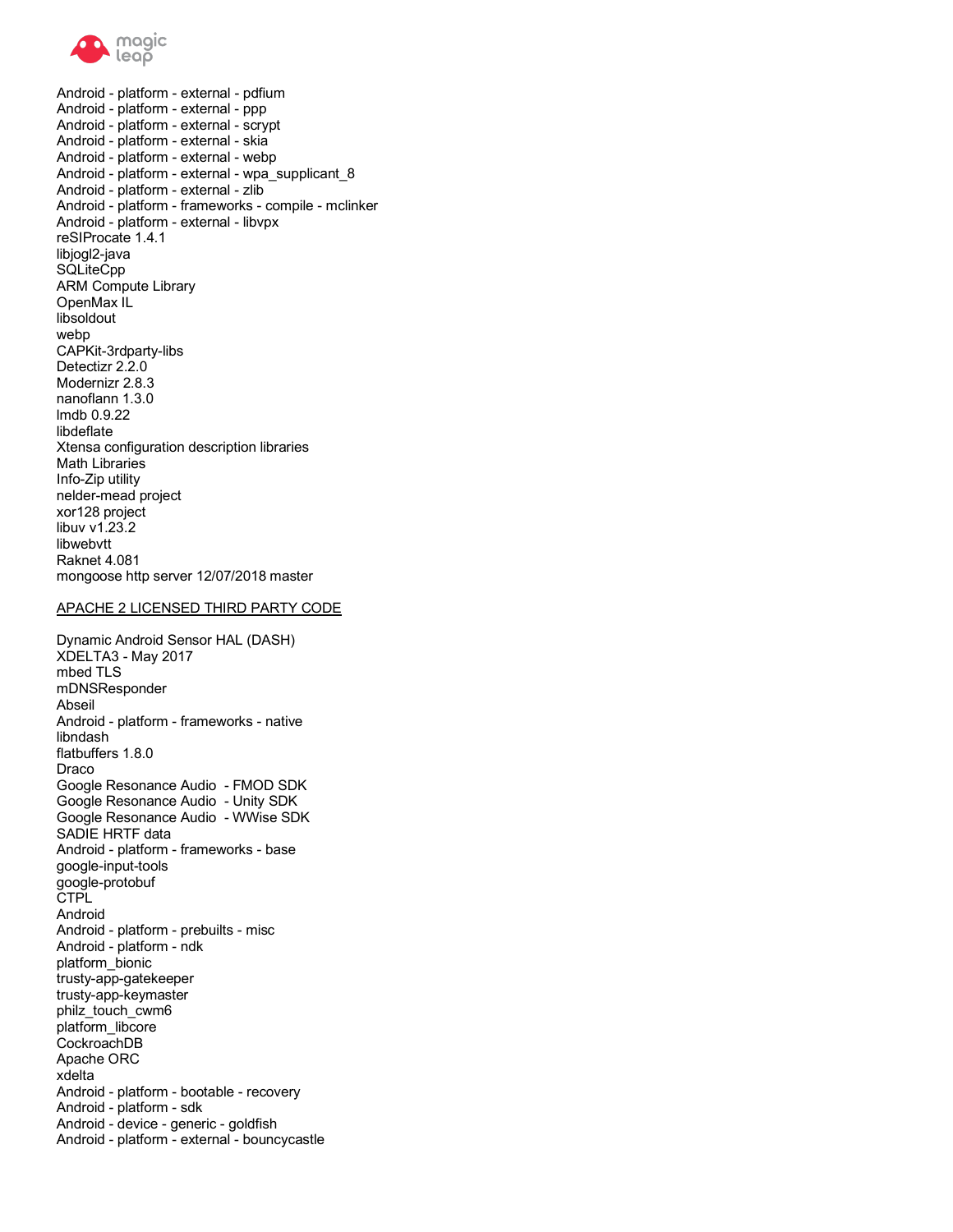

 Android - platform - external - clang Android - platform - external - compiler-rt Android - platform - external - conscrypt Android - platform - external - dbus Android - platform - external - eigen Android - platform - external - expat Android - platform - external - gtest Android - platform - external - icu Android - platform - external - jemalloc Android - platform - external - libhevc Android - platform - external - libnfc-nci Android - platform - external - libnfc-nxp Android - platform - external - neven Android - platform - external - sfntly Android - platform - external - sonivox Android - platform - external - webrtc Android - platform - frameworks - av Android - platform - frameworks - opt - net - wifi Android - platform - frameworks - compile - libbcc Android - platform - frameworks - compile - slang Android - platform - frameworks - minikin Android - platform - frameworks - rs Android - platform - hardware - broadcom - libbt Android - platform - prebuilts - ndk Android - platform - system - extras Android - platform - system - media Android - platform - system - netd Android - platform - system - security Log4xtensa (logging package used in ISS and XTSC) Android - platform - external - harfbuzz\_ng Android - platform - external - mdnsresponder Android - platform - hardware - libhardware Android - platform - hardware - libhardware\_legacy **StageFright BlueDroid** 

#### MOZILLA PUBLIC LICENSE 2.0 LICENSED THIRD PARTY CODE

 Mozilla Network Security Services (NSS) v 3.36.1 Mozilla NetScape Portable Runtime (NSPR) 4.19 Eigen 3.3.4

#### GPL V2.0 LICENSED THIRD PARTY CODE

 RTEMS Operating System CyanogenMod - semc-kernel-msm7x30 Android - platform - external - dnsmasq Android - platform - external - e2fsprogs Android - platform - external - elfutils Android - platform - external - iproute2 input-wacom 0.41.0 Xtensa OS Overlay Red Hat Newlib C GNU C Library Dnsmasq libstdc++-arm-none-eabi-newlib lge-kernel-mako platform\_external\_iptables Ubuntu linux-base PolarSSL C

#### GPL V3.0 LICENSED THIRD PARTY CODE

 Android - platform - prebuilts - gcc - linux-x86 - aarch64 - aarch64-linux-android-4.8 lmbench